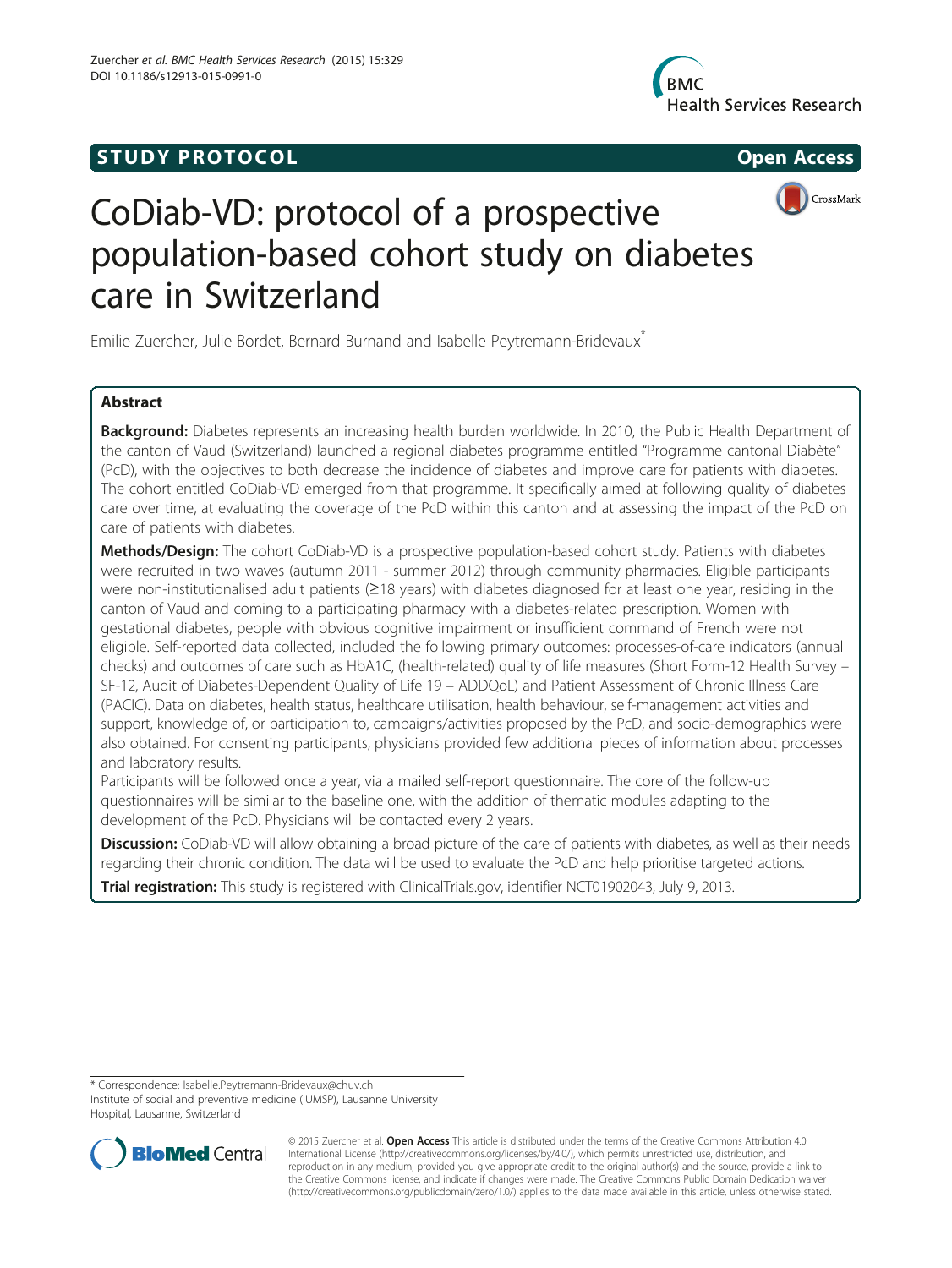#### Background

Worldwide, chronic diseases constitute a major burden for communities in terms of morbidity, disability and mortality. Their care requires collaboration between healthcare providers, teamwork, training in self-management and the use of evidence based-medicine. However, such care processes are complex and often suboptimal. Thus, chronic disease management (CDM) strategies have been developed as a means of reorganizing healthcare systems and medical treatment for chronic diseases [\[1](#page-7-0)–[4](#page-7-0)].

Diabetes is one of the most common chronic diseases, with an estimated number of affected persons of more than 550 million for 2030 [\[5](#page-7-0)]. In the canton of Vaud, a Swiss state of ~720.000 residents (approximately 10 % of the Swiss population), a recent population-based study has shown a prevalence of diabetes of about 7 % [[6\]](#page-7-0). In 2010, the Public Health Department of the canton of Vaud initiated the development of a regional programme entitled "Programme cantonal Diabète" (PcD), with both the aim to decrease the prevalence of diabetes in that canton and improve care for patients with diabetes [[7\]](#page-7-0). The political will and support for this innovative programme, at the level of a whole canton, is unique in Switzerland.

Evaluation of CDM programmes is essential to assess their implementation and determine the benefits and effectiveness of their development [[8, 9](#page-7-0)]. Randomized controlled trials (RCT) may not be the most suitable design for evaluating complex interventions such as the PcD, since such interventions are very much contextdependent [\[10\]](#page-7-0). In addition, there might be practical difficulties to include control sites, and the resources and costs incurred may be substantial. Moreover, when implemented at a macro level, with no direct inclusion of patients, RCT cannot be considered as an evaluation alternative. Scientifically sound evaluation methods that remain also practical in routine settings are needed; cohort studies may represent such an opportunity.

To assess the impact of the implementation of the PcD on health and care outcomes as well as to obtain a comprehensive picture of patients with diabetes residing in the canton of Vaud, and their care, we opted for a prospective cohort study design. After the baseline data collection, participants will be followed-up annually to assess the evolution of the quality of care over time, the coverage of the PcD within that canton and the impact of the PcD on patients' care.

#### Methods/Design

#### Design

The CoDiab-VD is a prospective population-based cohort study launched in 2011 in the canton of Vaud/ Switzerland, conducted by the Institute of Social and Preventive Medicine (IUMSP) of the Lausanne University Hospital. Baseline data were collected during a twowave recruitment period in the autumn of 2011 and in the summer of 2012 (Fig. [1](#page-2-0)). Patients' follow-ups will be set up yearly (Fig. [2\)](#page-2-0).

# Study population Sampling frame

Randomly selected community-based pharmacies registered in the canton of Vaud were contacted and asked to participate in the recruitment of patients with diabetes [[11\]](#page-7-0). During a 6 week period, participating pharmacies had to propose the survey to 40 consecutive persons visiting the pharmacy with a prescription for diabetes-related treatment and/or equipment (oral anti-diabetic medications, insulin, glycemic strips or glucose meter). Pharmacists checked patients' eligibility and briefly described the context and aims of the study. The baseline questionnaire package (information letter, questionnaire, prepaid reply envelope) was given to eligible patients accepting to take it, to complete it at home, and to return it to the investigators by regular mail. Pharmacists did not record contact details of eligible participants because of time and organisation constraints; therefore potentially participating patients with diabetes could not be reminded to send back the questionnaire. For the same reason, the characteristics of nonparticipants could not be recorded.

# Inclusion criteria

Patients were eligible if they came to a participating pharmacy with a diabetes-related prescription, and were noninstitutionalised adults ( $\geq$ 18 years) reporting a diagnosis of diabetes for at least 1 year, residing in the canton of Vaud and able to provide written informed consent.

#### Exclusion criteria

Exclusion criteria at baseline were gestational diabetes, obvious cognitive impairment, or insufficient level of French to understand and complete the self-report questionnaire.

## Sample size

The number of patients with diabetes to include in the study was estimated to obtain good precision (i.e. confidence interval width) around the following primary outcomes at baseline: mean HbA1C value, mean Physical and Mental component scores (PCS and MCS) of the Short Form-12 Health Survey (SF-12), mean Patient Assessment of Chronic Illness Care (PACIC) global score, and percentage of patients receiving recommended annual processesof-care. Considering the clustering of data by pharmacies (40 pharmacies, each recruiting 15 patients, intra-class correlation 0.05, alpha 0.05, beta 0.2), the recruitment of 600 participants was deemed appropriate. This sample size was also large enough to detect a 0.5 % point decrease in HbA1C between two time points. In addition, it was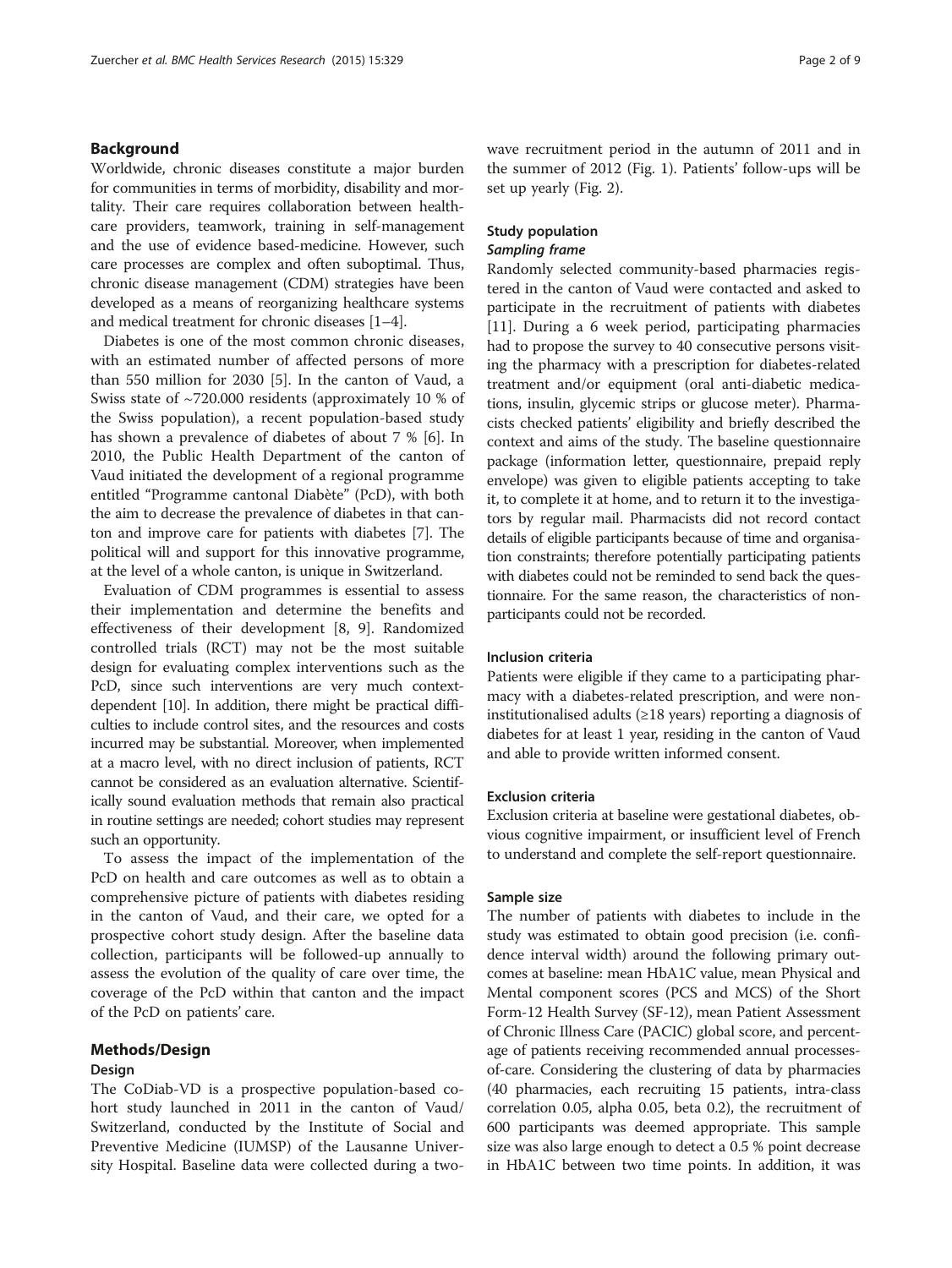<span id="page-2-0"></span>

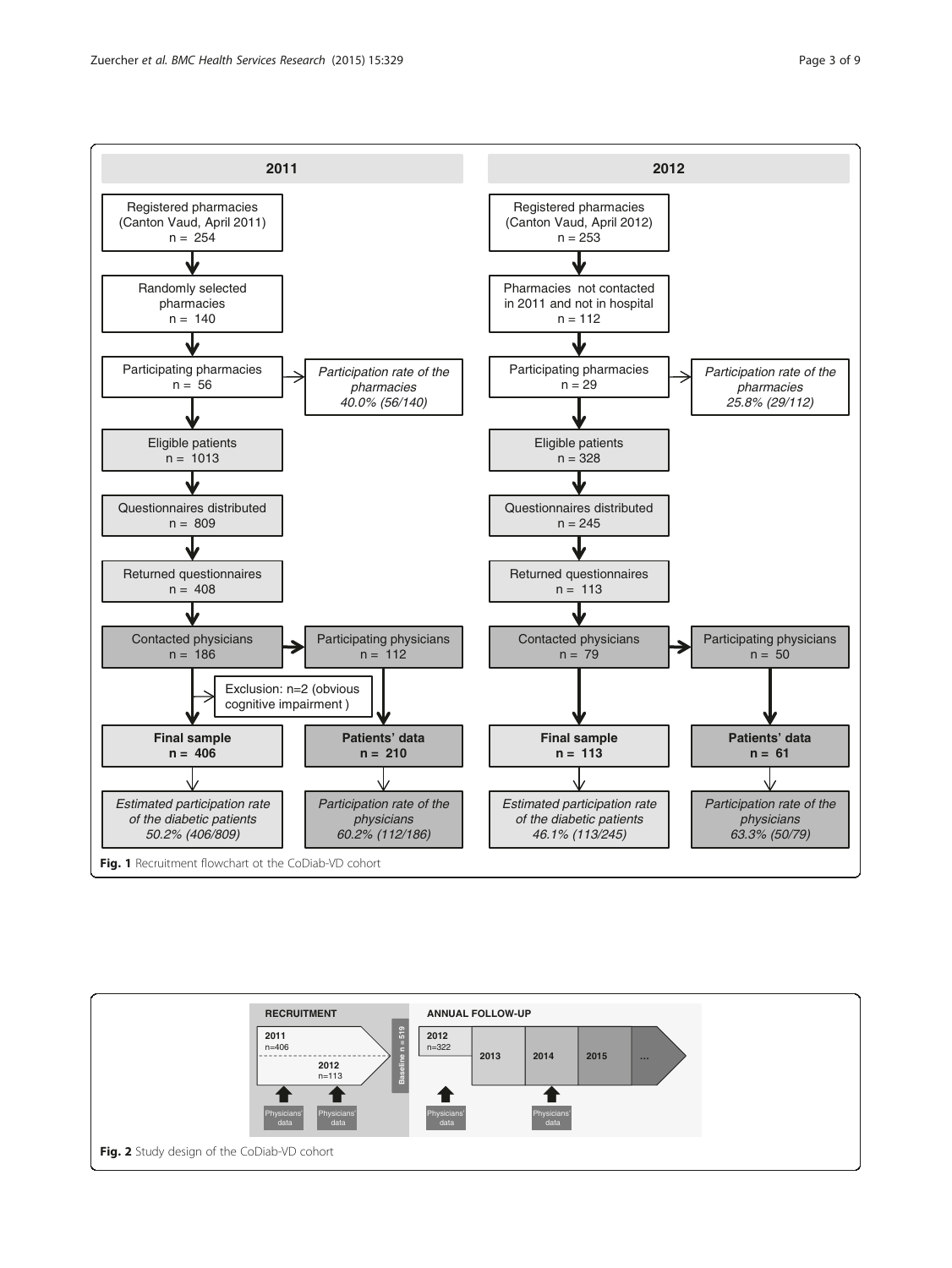above the sample size required for such a change considering repeated measures within a same individual.

## Baseline measures

#### Patients' questionnaire

The baseline questionnaire was designed to encompass several aspects of disease, care and life of people living with diabetes. It targeted the following areas: diabetes status, diabetes management and quality of care, health-related quality of life (HRQoL) and quality of life (QoL), health services utilisation, health status and health habits, self-management activities and support, socio-demographics. An overview of all variables collected is shown in Table [1,](#page-4-0) and a comprehensive description of corresponding questionnaires and answer categories is provided in the Additional file [1](#page-7-0).

## Selection of indicators

The selection of quality indicators followed a three-step procedure. First, we searched the published and grey literature for frequently used diabetes quality of care indicators and population-based surveys exploring the quality of care of patients with diabetes. Then, we identified published clinical practice guidelines on diabetes care and considered those most recently updated and used by a group of regional partners adapting diabetes guidelines for Switzerland. The guidelines developed by the following agencies were considered: National Institute for Health and Clinical Excellence (NICE), Scottish Intercollegiate Guidelines Network (SIGN), International Diabetes Foundation (IDF), Canadian Diabetes Association (CDA), American Diabetes Association (ADA), Haute Autorité de Surveillance (HAS). Finally, we took into account three criteria: clinical significance, practical relevance (feasibility), and reliability/validity of the measurement. When several instruments existed, we considered their validity, their length, and the existence of a French version. We favoured instruments which presented the best balance of those latter criteria.

# Primary outcomes: processes and outcomes quality of care indicators

We considered as primary outcomes all usually recommended diabetes processes-of-care indicators, as well as the following outcomes of care indicators: HbA1C levels, as an intermediary outcome associated with future development of diabetes complications [\[12](#page-7-0)–[14\]](#page-7-0), HRQoL and QoL as measured using a generic tool (SF-12) [[15](#page-7-0)] and a diabetes-specific quality of life tool (Audit of Diabetes-Dependent Quality of Life 19 – ADDQoL) [[16](#page-7-0)], respectively, and patient assessment of chronic care, i.e. how care is congruent with the Chronic Care Model (PACIC) [[17](#page-7-0), [18\]](#page-7-0).

#### Exposure variables

In the 2012 baseline questionnaire, we also added a small number of questions regarding knowledge and participation in the few activities proposed that year by the PcD. These questions were only asked to patients recruited in 2012 in order to describe possible differences in terms of exposition to, and awareness of, the PcD, because patients were recruited over two different time periods.

# Other variables of interest

The other variables of interest considered in the baseline questionnaire are briefly described thereafter; more details are provided in Table [1](#page-4-0) and Additional file [1](#page-7-0).

- Diabetes characteristics and related complications;
- Medication adherence using the Morisky medication adherence questionnaire [[19\]](#page-7-0);
- Healthcare utilisation within the past 12 months: ambulatory care visits, emergency visits, hospitalisation, home care services, domestic home support;
- Care foregone because of costs;
- Health status and health habits: anthropometric measures (weight and height allowing the calculation of the body mass index (BMI)), smoking status, alcohol consumption using the AUDIT-C questionnaire [\[20\]](#page-7-0), levels of physical activity using questions from the Swiss Health Survey [\[21](#page-7-0)], depression screening using two validated questions [[22](#page-7-0)] and comorbidities;
- Self-management activities and support measures: home glucose self-monitoring, HbA1C knowledge, participation in diabetes education classes, membership of the local diabetes association (Association Vaudoise du Diabète – AVD), knowledge of the "Diabetes Passport" (a small booklet with data, information and reminders) and if it was known, whether it was used;
- "Self-efficacy" measure, which was developed de novo because available instruments were either not appropriate from our point of view, or too long or did not have a French version. We were interested in exploring how easy/difficult it was for patients to manage their diabetes, overall, and also specifically, regarding the daily management of physical activity, medication and diet;
- Level and source of information about diabetes;
- Support and satisfaction from the healthcare team or from the members of the social network, if any;
- Overall satisfaction with current care and care recommendation to others;
- Patients' socio-demographic characteristics: age, gender, nationality, place of residence, marital status, family size, education, employment, household income and insurance status.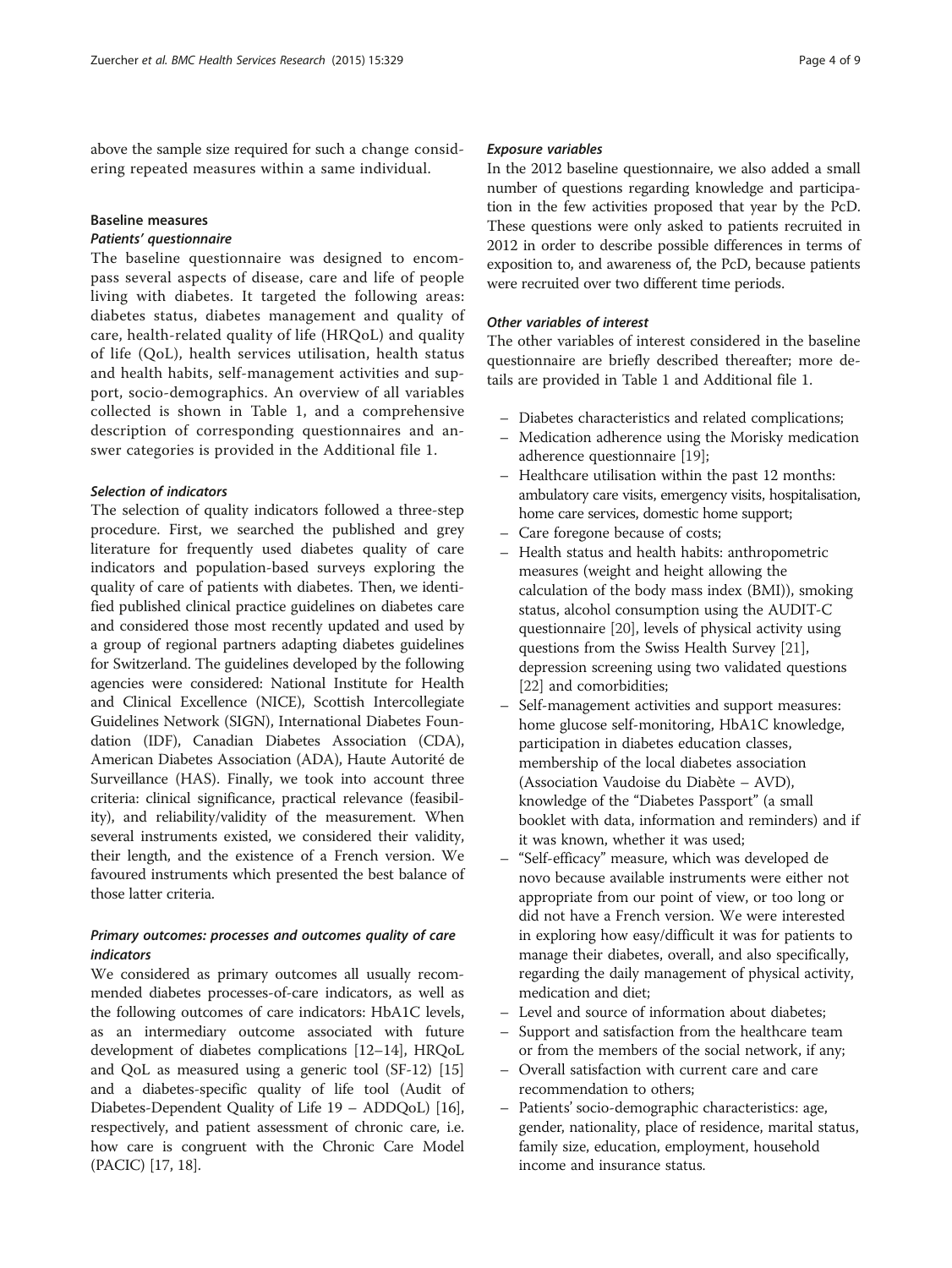| Section                                                                   | Themes                                                       | Instruments, details                                                                                                                                                                                                                                                                                                                                                                                                  |
|---------------------------------------------------------------------------|--------------------------------------------------------------|-----------------------------------------------------------------------------------------------------------------------------------------------------------------------------------------------------------------------------------------------------------------------------------------------------------------------------------------------------------------------------------------------------------------------|
| Primary outcomes: processes and<br>outcomes quality of care<br>indicators |                                                              |                                                                                                                                                                                                                                                                                                                                                                                                                       |
| Diabetes management                                                       | Receipt of recommended<br>processes-of-care                  | 1) Past 12 months: HbA1C check, blood pressure measurement, weight<br>measurement, lipid profile, diabetic foot examination, urine test for<br>microalbuminuria, eye examination by ophtalmologist, influenza vaccination                                                                                                                                                                                             |
|                                                                           |                                                              | 2) Anytime: physical activity recommendations, diet recommendations                                                                                                                                                                                                                                                                                                                                                   |
|                                                                           | HbA1C                                                        | Last HbA1C value                                                                                                                                                                                                                                                                                                                                                                                                      |
| Health-related quality of life<br>(HRQoL) and Quality of life (QoL)       | Generic HROoL                                                | SF-12 [15]                                                                                                                                                                                                                                                                                                                                                                                                            |
|                                                                           | Diabetes-specific QoL                                        | ADDQoL [16]                                                                                                                                                                                                                                                                                                                                                                                                           |
| Patient assessment of chronic<br>care                                     | Congruency of care with the<br>Chronic Care Model (CCM)      | PACIC [17, 18]                                                                                                                                                                                                                                                                                                                                                                                                        |
| Exposure variables                                                        |                                                              |                                                                                                                                                                                                                                                                                                                                                                                                                       |
| Programme cantonal Diabète <sup>a</sup>                                   | Knowledge of/participation in PcD<br>activities/projects     |                                                                                                                                                                                                                                                                                                                                                                                                                       |
| Other variables of interest                                               |                                                              |                                                                                                                                                                                                                                                                                                                                                                                                                       |
| Diabetes                                                                  | Characteristics of the disease                               | Type of diabetes, disease duration, treatment (drugs)                                                                                                                                                                                                                                                                                                                                                                 |
|                                                                           | Diabetes-related complications                               | List of following complications: ischemic heart diseases, stroke, retinopathy,<br>chronic kidney disease (CKD) without dialysis, CKD with dialysis or kidney<br>transplant, neuropathy, foot ulcer, lower limb amputation, severe hypo-<br>or hyperglycemia                                                                                                                                                           |
| Diabetes management                                                       | Medication adherence                                         | Morisky Medication Adherence Questionnaire [19]                                                                                                                                                                                                                                                                                                                                                                       |
| Health services utilisation                                               | Ambulatory care visits, emergency<br>visits, hospitalisation | Utilisation during past 12 months                                                                                                                                                                                                                                                                                                                                                                                     |
|                                                                           | Home care services, domestic<br>home support                 | Received help during past 12 months                                                                                                                                                                                                                                                                                                                                                                                   |
|                                                                           | Foregoing care because of costs                              | Foregoing care during past 12 months                                                                                                                                                                                                                                                                                                                                                                                  |
| Health status and health habits                                           | Anthropometric values                                        | Weight, height                                                                                                                                                                                                                                                                                                                                                                                                        |
|                                                                           | Smoking                                                      | Smoking status, duration of smoking, smoking products, average number<br>of cigarettes smoked per day, medical advice on smoking cessation                                                                                                                                                                                                                                                                            |
|                                                                           | Alcohol consumption                                          | AUDIT-C questionnaire [20]                                                                                                                                                                                                                                                                                                                                                                                            |
|                                                                           | Physical activity levels                                     | Questions from the Swiss Health Survey [21]                                                                                                                                                                                                                                                                                                                                                                           |
|                                                                           | Depression screening                                         | Two validated questions for the screening of depression [22]                                                                                                                                                                                                                                                                                                                                                          |
|                                                                           | Comorbidities                                                | List of following chronic diseases: heart disease (heart failure, valve disease,<br>heart muscle disease), chronic lung disease (asthma, chronic bronchitis,<br>emphysema), osteoporosis, osteoarthritis or arthritis; cancer or malignancy<br>or lymphoma (with the exception of skin cancer), gastric or duodenal ulcer,<br>depression, Parkinson disease, hypertension, hyperlipidemia, other chronic<br>condition |
| Self-management activities<br>and support                                 | Home glucose self-monitoring                                 |                                                                                                                                                                                                                                                                                                                                                                                                                       |
|                                                                           | HbA1C knowledge                                              |                                                                                                                                                                                                                                                                                                                                                                                                                       |
|                                                                           | Participation in diabetes education<br>courses               |                                                                                                                                                                                                                                                                                                                                                                                                                       |
|                                                                           | Membership in the local diabetes<br>association              |                                                                                                                                                                                                                                                                                                                                                                                                                       |
|                                                                           | Knowledge and use of the<br>"Diabetes Passport" <sup>b</sup> |                                                                                                                                                                                                                                                                                                                                                                                                                       |
|                                                                           | "Self-efficacy"                                              | Level of easiness/difficulty to manage diabetes generally, and regarding<br>physical activity, diet, and medication                                                                                                                                                                                                                                                                                                   |
|                                                                           | Level and source of information<br>about diabetes            |                                                                                                                                                                                                                                                                                                                                                                                                                       |

# <span id="page-4-0"></span>**Table 1** Overview of the variables, measures and instruments used in the patient self-completed questionnaire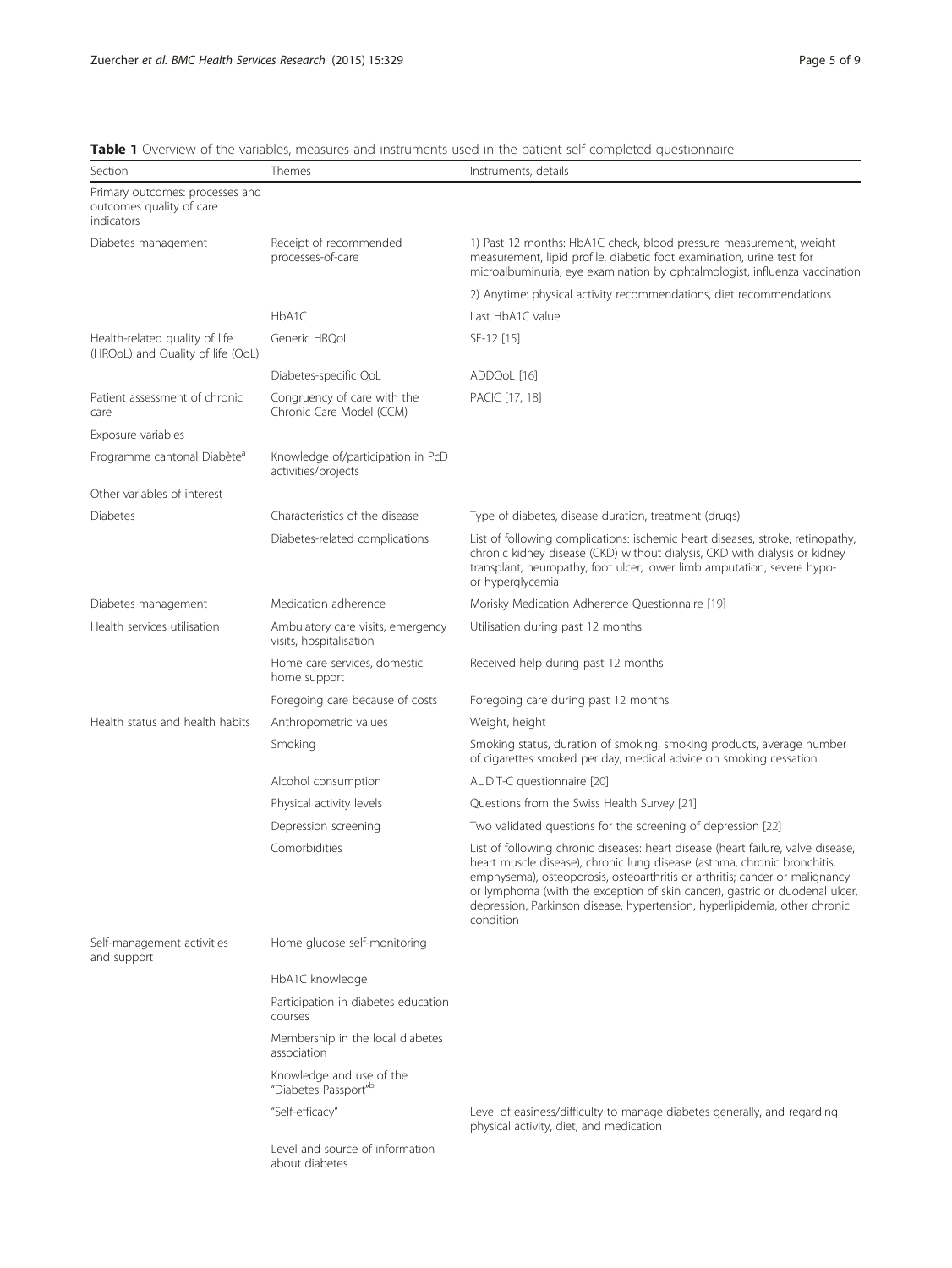|                    | Support and satisfaction from<br>healthcare team and social network         |                                                                                                                            |
|--------------------|-----------------------------------------------------------------------------|----------------------------------------------------------------------------------------------------------------------------|
|                    | Diabetes care satisfaction and<br>recommandation of their care to<br>others |                                                                                                                            |
| Socio-demographics | Characteristics of the participants                                         | Age, gender                                                                                                                |
|                    | Socio-economic status                                                       | Marital status, family size, household income, education, employment,<br>insurance status, place of residence, nationality |

Table 1 Overview of the variables, measures and instruments used in the patient self-completed questionnaire (Continued)

HRQoL health-related quality of life, SF-12 short form-12 Health Survey, ADDQoL audit of diabetes-dependent quality of life 19, CCM chronic care model, PACIC patient assessment of chronic illness care

a<br>Since the 2012 recruitment

<sup>b</sup>A small booklet with data, information and reminders

# Pretest of the questionnaire

Before the recruitment, we pretested the questionnaire among 12 patients with diabetes to ensure the understanding and acceptability of the instructions and of the questions, as well as to measure the completion time of the questionnaire as a whole.

#### Treating physicians' questionnaire

If participants agreed to share their physicians' contact details, the physicians were contacted and asked to complete a questionnaire on their patients' clinical, laboratory and processes-of-care values, as well as a personal questionnaire including some of their characteristics and characteristics of their practice (Table 2).

#### Patients' information

Physicians were asked to report the type of diabetes (type 1, type 2, other:specify), the last value and date of the following measures: HbA1C, lipid profile, serum creatinine (since the 2012 follow-up), urine microalbuminurie, blood pressure, weight and height. They were also asked to report whether the following processes-of-care were done or not as well as the date of the examination: foot examination, eye examination by ophthalmologist, influenza vaccination. Finally, they had to assess satisfaction with their patients' care and management (5-point

scale: entirely satisfied to not at all satisfied), as well as describe the barriers they were facing which prevented them to better take care of their patients (no barrier, insufficient time during consultation, other health problems of the patient, lack of motivation of the patient, health insurance reimbursement or insurance problem, language or cultural barrier, other).

#### Physicians' characteristics

Physicians' characteristics encompassed age, gender of the physician, year of medical diploma, year of start in private practice, and board certification type. We also asked a few questions allowing the characterization of their practice: location and type, activity rate, participation in quality programmes/circles.

#### Follow-up

#### Follow-up process

Participants will be followed annually by mail questionnaires (information letter, paper questionnaire and prepaid reply envelope). To maximise retention of participants in the cohort, we will send a postcard reminder 2 weeks after the first mailing to non-respondents and a complete reminder package again 2 weeks later (questionnaire, information letter and prepaid reply envelope). Persistent nonrespondents will be contacted by telephone; a minimum of

Table 2 Overview of the variables, measures and instruments used in the Physician-completed questionnaires

| Section                                       | Variables                                                                                                       | Details/Answers        |  |  |
|-----------------------------------------------|-----------------------------------------------------------------------------------------------------------------|------------------------|--|--|
| Patients' information                         |                                                                                                                 |                        |  |  |
| <b>Diabetes</b>                               | Diabetes type                                                                                                   |                        |  |  |
| Laboratory results                            | HbA1C, lipid profile, serum creatinine <sup>a</sup> , urine microalbuminuria, blood pressure, weight,<br>height | Last value and date    |  |  |
| Processes-of-care                             | Diabetic foot examination, eye examination by ophtalmologist, influenza vaccination                             | Done/not done and date |  |  |
| Global satisfaction with patient<br>managment | Satisfaction with patients' care and management, barriers to better care management                             |                        |  |  |
| Physicians' characteristics                   |                                                                                                                 |                        |  |  |
| Personal information                          | Age, gender, year of diploma, year of start of private practice, board certification type                       |                        |  |  |
| Practice information                          | Practice location, practice type, activity rate, participation in quality programmes/circles                    |                        |  |  |
| $\partial C$ , it is not a filled in the same |                                                                                                                 |                        |  |  |

<sup>a</sup>Since the 2012 follow-up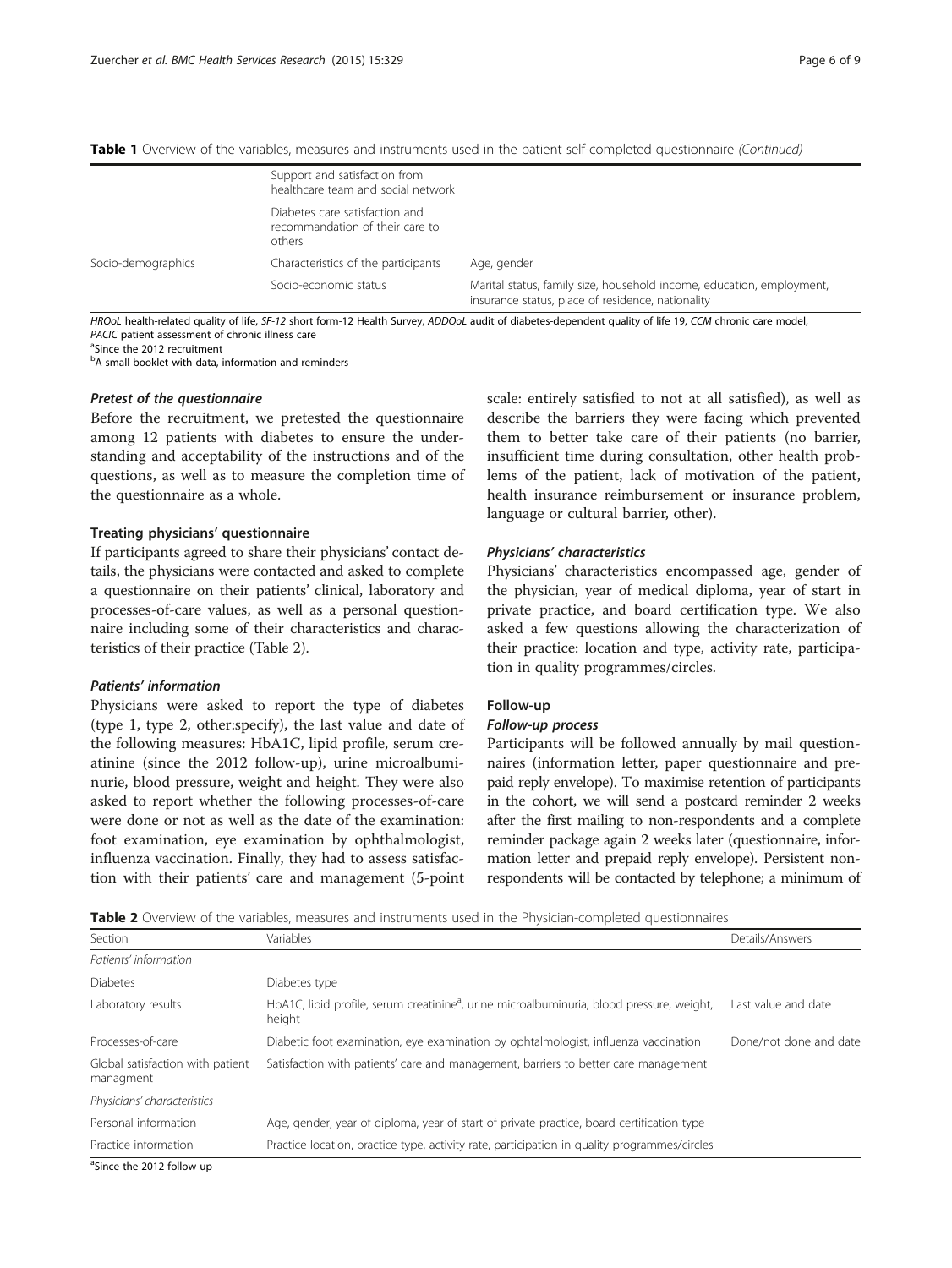three contact attempts over different days and times is planned.

Because of time constraints and overall limited participation to research projects, treating physicians will be contacted every 2 years only.

#### Follow-up questionnaires

The core of the follow-up patients' questionnaires will be similar to the baseline questionnaire, particularly with regard to the questions targeting primary outcomes, healthcare utilisation, health status and health habits as well as to the questions assessing knowledge and participation to PcD projects. According to the needs and specific interests of the PcD, new questions or thematic modules will be added to the follow-up questionnaires. In 2013 for example, a module on diabetic foot, as well as the Stanford self efficacy questionnaire and a health literacy question were added. In order to keep a questionnaire of a reasonable length, questions representing variables other than primary outcomes may be removed momentarily from the follow-up questionnaire.

The physicians' questionnaire will be similar to the baseline one.

## Data entry and analysis

Upon receipt, questionnaires are first checked for obvious mistakes, and then scanned with an automated forms processing system, TeleForm™. Exported data are then systematically verified to detect errors. Patients', physicians' and pharmacies' administrative data are kept in separate tables. A unique ID allows to link clinical and administrative information.

Descriptive analyses (univariate and bivariate) will be performed first. Then, depending on the research questions, appropriate statistical analyses will be conducted. Analyses, when appropriate, will take into account the hierarchical structure of the data (clustering by pharmacy and longitudinal design).

# Ethical considerations

The study protocol was approved by the Cantonal Ethics Committee of Research on Human Beings of the Canton of Vaud (Protocol  $N^{\circ}$  151/11). This study is registered with ClinicalTrials.gov, identifier NCT01902043. Informed consent was obtained from all participants, and data will be kept anonymous.

# **Discussion**

The implementation of CoDiab-VD followed a qualitative study on the evaluation of patients' and professionals' needs regarding the management of diabetes in this canton [[23](#page-8-0)]. Both these first qualitative results and CoDiab-VD baseline quantitative results were, and will be useful for the adaptation of the PcD to the needs of healthcare professionals caring for patients with diabetes and other stakeholders. In addition, CoDiab-VD will be a helpful tool i) for the pragmatic evaluation of the PcD, and ii) for the future development and implementation of PcD projects.

One of our study design's strength is the recruitment through community pharmacies [\[11\]](#page-7-0), which allowed us to obtain a sample probably more representative of the population of patients with diabetes than a recruitment through medical practices or hospitals. In fact, we hypothesized that this method would limit the selection of patients on the basis of the level of care received, this information not being available to pharmacists. However, this hypothesis could not be confirmed by a comparison of participants' and non-participants' characteristics because data on non-participants could not be collected. Elements in favour of an acceptable representativeness are the fact that our study participants did not differ significantly from participants with diabetes of the CoLaus study [\[6](#page-7-0)], another population-based study conducted in the same region, regarding a few common characteristics (age, gender, education, smoking status, BMI) (P. Marques-Vidal, personal communication). The minor differences probably stemmed from the fact that the population of the latter cohort were limited to a narrower age range (35–75). Another positive aspect of the cohort CoDiab-VD is the fact that we collected at baseline, and plan to collect in the future, a broad range of quality indicators that include not only commonly considered processes-of-care but also a variety of patient-reported outcomes. In fact, the latter encompass different aspects of diabetes and diabetes care that are important to patients but nevertheless often neglected despite the fact that they represent important measures to take into account when wishing to capture the complexity of the quality of diabetes care [\[24](#page-8-0)–[26\]](#page-8-0).

The cohort CoDiab-VD is, however, subject to several limitations. First, the number of patients recruited was below the sample size calculated (inclusion of 519 participants instead of the planed 600). However, because of a greater number of clusters (pharmacies) than expected and a conservative sample size calculation, the precision around point estimates was nevertheless acceptable. This sample size is also large enough (power > 90 %) to detect a 0.5 % point decrease in HbA1C, a PCS or MCS change of 5 points, a PACIC change of 0.3, or an absolute change of process of care of 10 %. Second, one could criticize the choice of self-reported data for the majority of the outcomes, since they may be prone to recall bias – an inherent limitation of such data collection, or be over- or underestimated. Specific analyses, on a fraction of the cohort data, demonstrated a good agreement between patient- and physician-reported outcomes for simple processes-of-care, such as measurement of blood pressure, HbA1C, weight and lipid profile [[27](#page-8-0)]. Physician-reported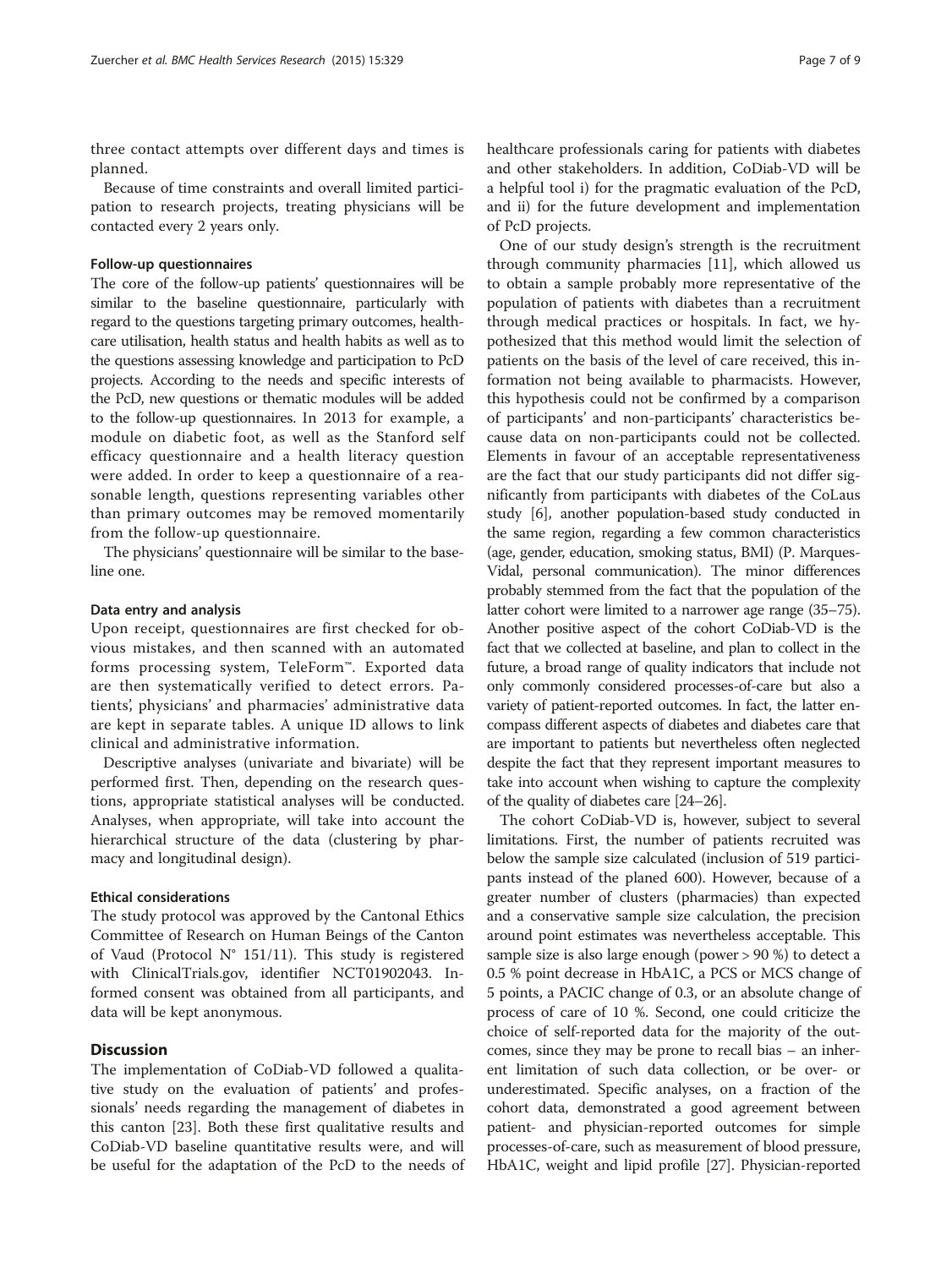<span id="page-7-0"></span>outcomes were asked for in a second phase. Since their collection was dependent on the physicians' willingness to participate, these variables were only available for a fraction of the sample, about 50 % at both recruitments and first follow-up. We will nevertheless favour the collection of some physician-reported measures (i.e. blood pressure, HbA1C value) in the future because they are more accurate. Third, between the 2011 baseline recruitment and their first follow-up in 2012, 58 patients refused to continue to participate in the cohort, what could be explained by the lack of information of the 2011 initial group of patients about the annual follow-ups to come. Globally however, when considering patients both recruited in 2011 and in 2012, this amounted to only a tenth of the total baseline sample size. In addition, the comparison of characteristics of participants to the baseline and of participants to the 2013 follow-up did not highlight major differences.

CoDiab-VD will allow drawing a broad picture of patients with diabetes and their care over time. It will also contribute to the evaluation of the PcD and to support decisions about which targeted actions to implement.

# Additional file

[Additional file 1:](http://www.biomedcentral.com/content/supplementary/s12913-015-0991-0-s1.docx) Detailed description of the patients'

**questionnaire.** A comprehensive description of the patients questionnaire regarding the different variables and validated instruments included, as well as their response options or scoring. (DOCX 40 kb)

#### Abbreviations

ADDQoL: Audit of Diabetes-Dependent Quality of Life; AUDIT-C: Alcohol use disorders and identification test-consumption; AVD: Association Vaudoise du Diabète; CCM: Chronic Care Model; CDM: Chronic disease management; CHF: Swiss franc; CKD: Chronic kidney disease; CoDiab-VD: Cohort of patients with diabetes in the canton of Vaud; HbA1C: Glycated haemoglobin; HRQoL: Health-related quality of life; MCS: Mental component score; OAD: Oral anti-diabetic drug; PACIC: Patient Assessment of Chronic Illness Care; PcD: Programme cantonal Diabète; PCS: Physical component score; SF-12: 12-Item Short-Form Health Survey.

#### Competing interests

The authors declare that they have no competing interests.

#### Authors' contributions

EZ managed the study's follow-ups and wrote the manuscript. JB helped in the design of the study, managed the study recruitment and contributed to drafting the manuscript. BB participated in the conception and design of the study and contributed to drafting the manuscript. IPB conceived, designed and supervised the study, participated in the conduct of the study and in the writing of the manuscript. All authors read and approved the final manuscript.

#### Acknowledgements

We wish to thank all pharmacies, patients with diabetes and physicians who participated in the study. We also thank the partners and members of the working groups for their collaboration. We thank Mrs. Lucienne Boujon for copy editing the manuscript.

This project was funded by the Department of Public Health of the canton of Vaud ("Programme cantonal Diabète"). Prof. I. Peytremann-Bridevaux was supported by a grant from the Swiss National Science Foundation [PROSPER N° 32333B-123817 and N° 32333B-139789] and is currently supported by the Swiss School of Public Health + [Assistant Professorship grant].

#### Received: 30 January 2014 Accepted: 5 August 2015 Published online: 14 August 2015

#### References

- 1. Epping-Jordan JE, Pruitt SD, Bengoa R, Wagner EH. Improving the quality of health care for chronic conditions. Quality Safety Health Care. 2004;13(4):299–305.
- 2. McKee M, Nolte E. Responding to the challenge of chronic diseases: ideas from Europe. Clin Med. 2004;4(4):336–42.
- 3. Singh D, Ham C. Improving care for people with long-term conditions. A review of UK and international frameworks. Birmingham, UK: Health Services Management Center & NHS Institute for Innovation and Improvement; 2006.
- 4. Wagner EH, Austin BT, Davis C, Hindmarsh M, Schaefer J, Bonomi A. Improving chronic illness care: translating evidence into action. Health Aff. 2001;20(6):64–78.
- 5. Whiting DR, Guariguata L, Weil C, Shaw J. IDF diabetes atlas: global estimates of the prevalence of diabetes for 2011 and 2030. Diabetes Res Clin Pract. 2011;94(3):311–21.
- 6. Firmann M, Mayor V, Vidal PM, Bochud M, Pecoud A, Hayoz D, et al. The CoLaus study: a population-based study to investigate the epidemiology and genetic determinants of cardiovascular risk factors and metabolic syndrome. BMC Cardiovasc Disord. 2008;8:6.
- 7. Hagon-Traub I, Hirsiger P, Bovet P, Ruiz J, Peytremann-Bridevaux I, Noth C, et al. Programme cantonal Diabète, présentation du programme. Lausanne: Service de la Santé Publique du canton de Vaud; 2010.
- 8. Nolte E, Saba H. DISMEVAL Developing and validating disease management evaluation methods for European healthcare systems: Final report. Santa Monica, CA: RAND Corporation; 2012.
- 9. Conklin A, Nolte E. Disease management evaluation: A comprehensive review of current state of the art. Santa Monica, CA: RAND Corporation; 2011.
- 10. Davidoff F, Batalden P, Stevens D, Ogrinc G, Mooney SE, group Sd. Publication guidelines for quality improvement studies in health care: evolution of the SQUIRE project. BMJ. 2009;338:a3152.
- 11. Peytremann Bridevaux I, Bordet J, Santschi V, Collet TH, Eggli M, Burnand B. Community-based pharmacies: an opportunity to recruit patients? Int J Public Health. 2012;58(2):319–22.
- 12. The Diabetes Control and Complications Trial Research Group. The effect of intensive treatment of diabetes on the development and progression of long-term complications in insulin-dependent diabetes mellitus. N Engl J Med. 1993;329(14):977–86.
- 13. Matthews DR. The natural history of diabetes-related complications: the UKPDS experience. United Kingdom Prospective Diabetes Study. Diabetes Obes Metab. 1999;2(1 Suppl):S7–13.
- 14. Shubrook Jr JH. Risks and benefits of attaining HbA(1c) goals: examining the evidence. J Am Osteopathic Assoc. 2010;110(7 Suppl 7):eS7–12.
- 15. Ware Jr J, Kosinski M, Keller SD. A 12-Item short-form health survey: construction of scales and preliminary tests of reliability and validity. Med Care. 1996;34(3):220–33.
- 16. Bradley C, Todd C, Gorton T, Symonds E, Martin A, Plowright R. The development of an individualized questionnaire measure of perceived impact of diabetes on quality of life: the ADDQoL. Quality Res Int J Quality Aspects Treatment, Care Rehabil. 1999;8(1–2):79–91.
- 17. Glasgow RE, Whitesides H, Nelson CC, King DK. Use of the Patient Assessment of Chronic Illness Care (PACIC) with diabetic patients: relationship to patient characteristics, receipt of care, and self-management. Diabetes Care. 2005;28(11):2655–61.
- 18. Iglesias K, Burnand B, Peytremann-Bridevaux I. PACIC Instrument: disentangling dimensions using published validation models. Int J Quality Health Care. 2014;26(3):250–60.
- 19. Morisky DE, Green LW, Levine DM. Concurrent and predictive validity of a selfreported measure of medication adherence. Med Care. 1986;24(1):67–74.
- 20. Bush K, Kivlahan DR, McDonell MB, Fihn SD, Bradley KA. The AUDIT alcohol consumption questions (AUDIT-C): an effective brief screening test for problem drinking. Ambulatory Care Quality Improvement Project (ACQUIP). alcohol use disorders identification test. Arch Intern Med. 1998;158(16):1789–95.
- 21. Swiss Health Survey [\[http://www.bfs.admin.ch/bfs/portal/fr/index/infothek/](http://www.bfs.admin.ch/bfs/portal/fr/index/infothek/erhebungen__quellen/blank/blank/ess/04.html) [erhebungen\\_\\_quellen/blank/blank/ess/04.html](http://www.bfs.admin.ch/bfs/portal/fr/index/infothek/erhebungen__quellen/blank/blank/ess/04.html)]
- 22. Whooley MA, Avins AL, Miranda J, Browner WS. Case-finding instruments for depression. Two questions are as good as many. J Gen Intern Med. 1997;12(7):439–45.